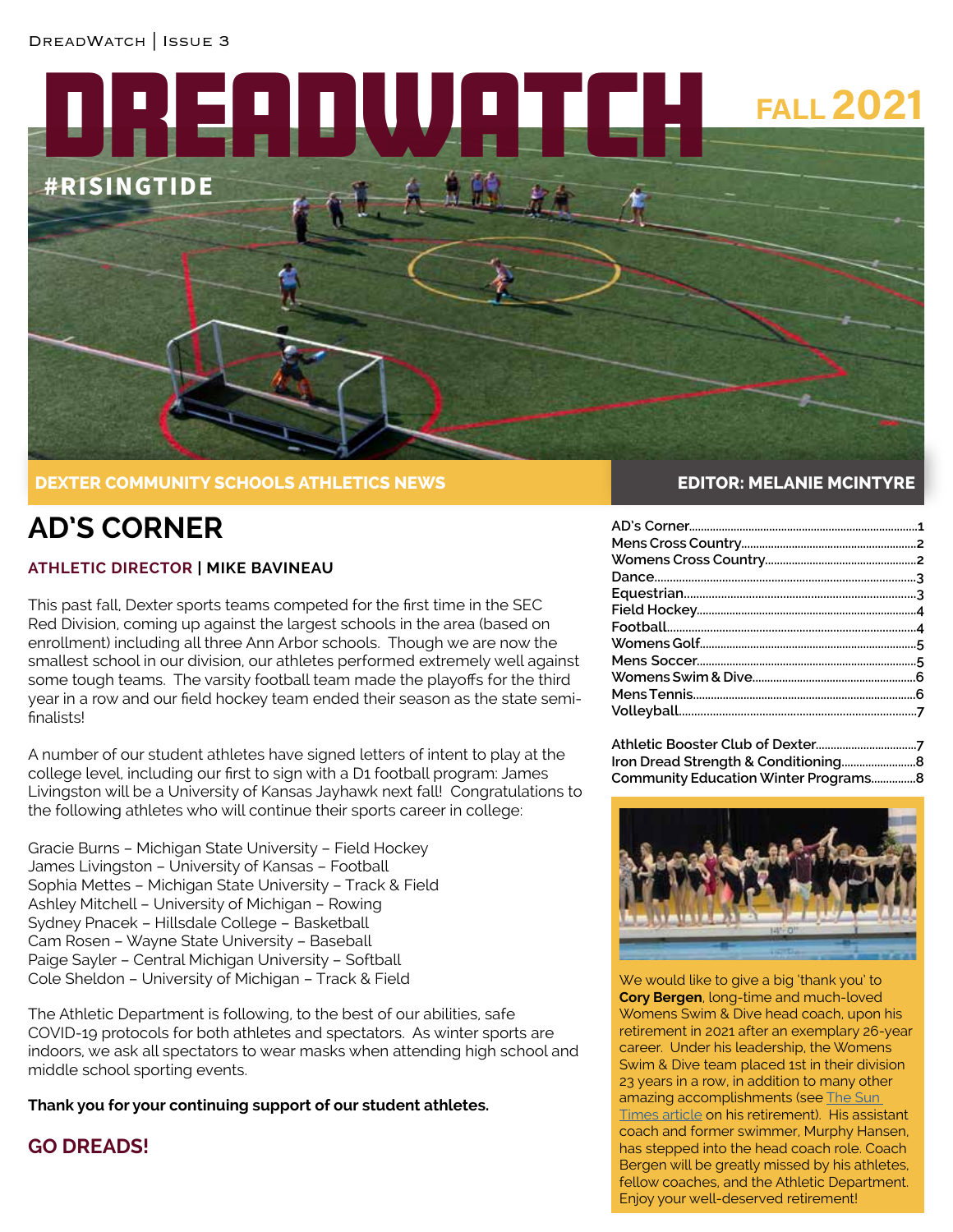# **Fall Sports**



# **MENS CROSS COUNTRY**

## **HEAD COACH | NATE LAMB ASSISTANT COACH | ALEX HEIDTKE ASSISTANT COACH | MATT INCH**

These dedicated student-athletes begin training the Monday after school ended last year, June 21st. Knowing that our sport is every other sport's punishment requires an element of dedication to persevere, and to keep it interesting our team philosophy is, **"run and have fun."** Summer training included team camp in Harrison, MI; four days of running, eating, bonding, fun, and games is always a great time!

We started our season at a new invitational meet under the lights in Livonia - the last race of the day started at 10 pm! We made huge gains as we competed strong in every meet, finishing the season in the toughest region around (which included the 2021 state champion team). We are proud of the dedication and efforts demonstrated by each and every member of this team, and are already excited to work hard this spring (in track) and next year to get the team back to the state meet.

# **3RD PLACE - SEC RED 6TH PLACE - REGION 4**





Brandon Anderson finished 41st at the state meet with a time of 16:12.

**Battle Back Award** - Zach Sawin **Strava Master Award** - Andrew Petik **SEC Sportsmanship Award** - Jonny Adamczyk **DreadStrong Award** - Owen Ackerman **Rising Tide Award** - Adam Hauser **Most Improved** - Alex Hoffman **Legacy Award** - Josh Lamb **Freshman of the Year** - Scott Smith **Most Valuable Runner** - Brandon Anderson

**All-Conference** - Brandon Anderson, Josh Lamb, Adam Hauser, and Owen Ackerman

**All-Region** - Brandon Anderson

**42 student-athletes set new personal records (PR) this season!**

## **3RD PLACE - SEC RED 5TH PLACE - REGION 4**

**WOMENS CROSS COUNTRY**



This year's Womens Cross Country team had their highest regional finish in 7 years! Seven runners broke 21 minutes, and 11 women earned varsity letters.



2 / DreadWatch



Alena Blumberg finished 69th at the state meet with a time of 19:14.

## **HEAD COACH | SEANA LARSON ASSISTANT COACH | AARON SPRAGUE**

**Team Captains** - Hannah McComas, Amanda McGill, Ashley Mitchell, Annissa Sisson

**Regional Varsity Team** - Alena Blumberg, Hannah McComas, Amanda McGill, Ashley Mitchell, Annabel O'Haver, Annissa Sisson, Kate Varitek

**MVP** - Amanda McGill **Newcomer of the Year** - Alena Blumberg **Most Improved** - Evie Weiszhaar **SEC Sportsmanship Award** - Antonia Bruckman

**All-Region** - Alena Blumberg

**All-SEC** - Alena Blumberg and Amanda McGill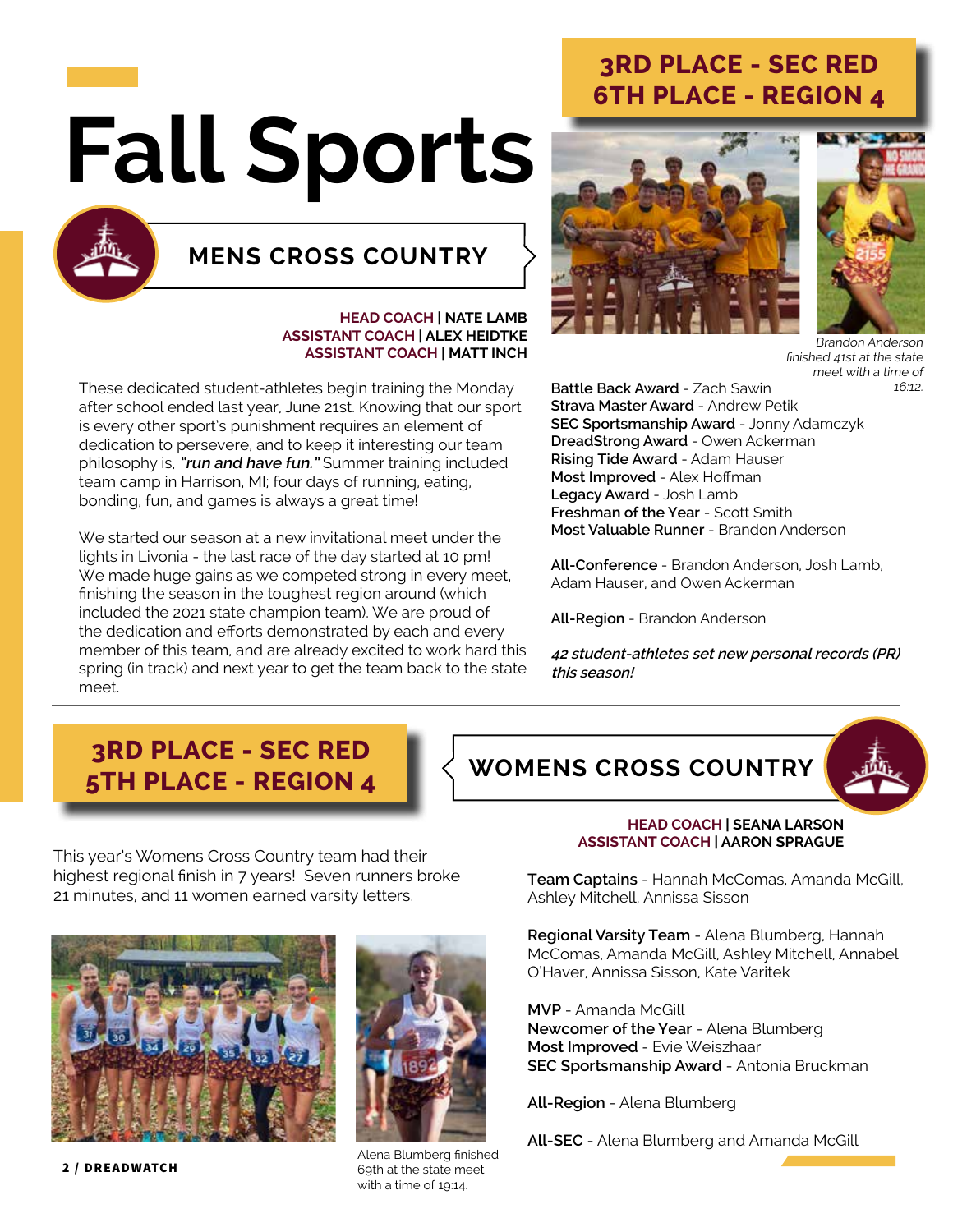# **DREADWATCH**



# **DEXTER DANCE TEAM**

Dance Team attended camp at Miami University of Ohio in July and received all blue ribbons, earning their bid to Nationals. Other camp awards included 2 pin in forwards, Team Full out award, Superior Trophy, Drill Down Queen, Top 5 Drill Down awards and 2 Senior All-Americans. The



Dance Team performed at all of the home varsity football games and are now doing halftime dances at the home varsity basketball games.

The team had their first competition of the season in November at the Universal Dance Association (UDA) Great Lakes Competition where they



competed their jazz, Pom, and Game Day dances, winning 1st place in Game Day. **Senior Captain Olivia Steinert** was awarded a Round 1 Bypass for EMU Dance Team at their intensive in September. Next up is the (UDA) Southern Michigan Dance Challenge in January and then off to Nationals in Orlando in February!

## **HEAD COACH | MORGAN DUBEY ASSISTANT COACH | JULIA ACTON**



## **1ST PLACE - GAME DAY UDA GREAT LAKES COMPETITION**

Dexter High School has a highly competitive equestrian team that Head Coach Shannon Verbal has had the joy to work with for over ten years. About 25 years ago, Verbal rode on this State-winning



Amanda Verna also rode on a later team to States. Even the adult volunteers are often Dexter equestrian alumni.



This past season we had four mighty Dreadnaught equestrian students: seniors **Juliana Juback**  and **Sidney Streetman**, junior **Anna Epstein** and sophomore **Nigel Makin** (this is a co-ed sport where girls and boys compete together). Our team has had more State Championships than any other Dexter sports team, but the number of Dreadnaught equestrians has declined in recent years.

# **EQUESTRIAN**



## **HEAD COACH | SHANNON VERBAL ASSISTANT COACH | AMANDA VERNA**

team; Assistant Coach We want students to know how much fun it is to compete for a varsity letter in this sport! It isn't all easy, but we have a lot of fun. We take plenty of time to let the horses relax and the students can hang out and be goofy. The rest of the time is a lot of hard work with rewards that can take us back to the State Championships. Coach Verbal had the honor of taking a team there 5 years ago.

> Let's show this state that Dexter is ready to make a comeback! We are looking for more riders to fill our empty slots. We offer classes for showmanship, saddle seat, hunt seat and western riding. Gymkhana, jumping and trail classes are also available. Call or text Coach Shannon Verbal at 734-546-9676 for more information.

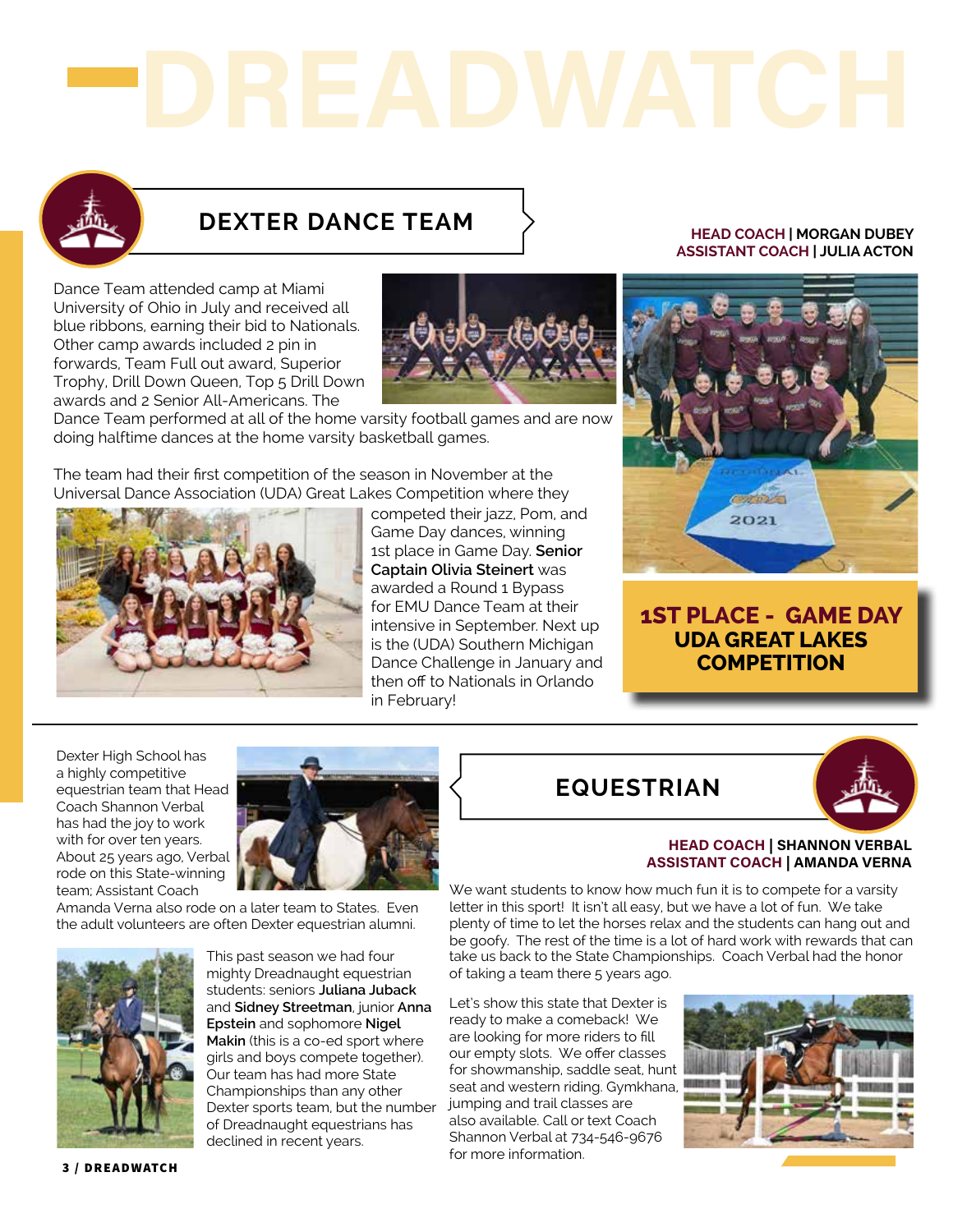# **Fall Sports**



## **FIELD HOCKEY**

## **VARSITY HEAD COACH | KEELY TAMER VARSITY ASSISTANT COACH | AMY BINDER JV HEAD COACH | NIKKI CALLOWAY ASSISTANT/GOALIE COACH | JOY HOOK**

Coming off the 2020 State Championship and graduating 10 seniors out of the program left more questions than answers entering the 2021 season. Led by on field captains **Gracie Burns** and **Lindsey Vantine**, Team 12 learned valuable lessons in the beginning of the season as they worked through new formations and changes in tactical approaches while building team trust.

Heading into October, Team 12 found solid footing and entered the State Playoffs playing a strong passing game, making it clear that they trusted one another on the field and could play

as a unit. In the playoffs, the Dreads ran out of steam in the State Semi-Finals against a talented Ann Arbor Pioneer Team. The Dreads entered the fourth quarter of the semi-final game down just 1-0, losing the game 3-0 in the end.



## **DIVISION 1 MHSFHL STATE SEMI-FINALIST SEASON RECORD 10-6-3**



**MHSFHL Dream Team Athlete** - Gracie Burns

**MHSFHL Division 1 All State Selection** - Hannah Baldwin, Gracie Burns

**All SEC Team Honorees** - Gracie Burns, Evelyn Clemens Marissa Skinner

**All SEC Honorable Mention** - Ava Hauman

**SEC Sportsmanship Award** - Lindsey Vantine



## **FOOTBALL**

### **VARSITY HEAD COACH | PHIL JACOBS ASSISTANT COACHES | KEVIN CISLO, ROB DUBAY, BILL IVAN, GEORGE MICHOS, MATT PARACHEK, TONY QUINT, ROB SCHWARTZ, DAVE TEDDY, MIKE VERBAL, CHRIS WHITTAKER**

Dexter Football started the season with a 40-8 win at the Xenith Prep Kickoff Classic at Wayne State University vs. Birmingham Groves. The team finished the season with a 5-5 overall record in our first season in the tough SEC Red Conference. In the district playoff opening round, the team



lost 49-48 in overtime to a very solid Battlecreek Lakeview team.

**SEASON RECORD 5-5**



**All-Conference Red 1st Team** - Cal Bavineau, Cole Cabana, Braeden Fuson, James Livingston, Noah Drummond

**All-Conference Red Honorable Mention -** Payton Hendricks, Owen Maki, Brock Komaromi, Corey Baker, Andrew Gersh, Micah Davis

**All-Region Division 2** - Cole Cabana, James Livingston

**Ann Arbor Football Dream Team** - Micah Davis, Cole Cabana, James Livingston, Braeden Fuson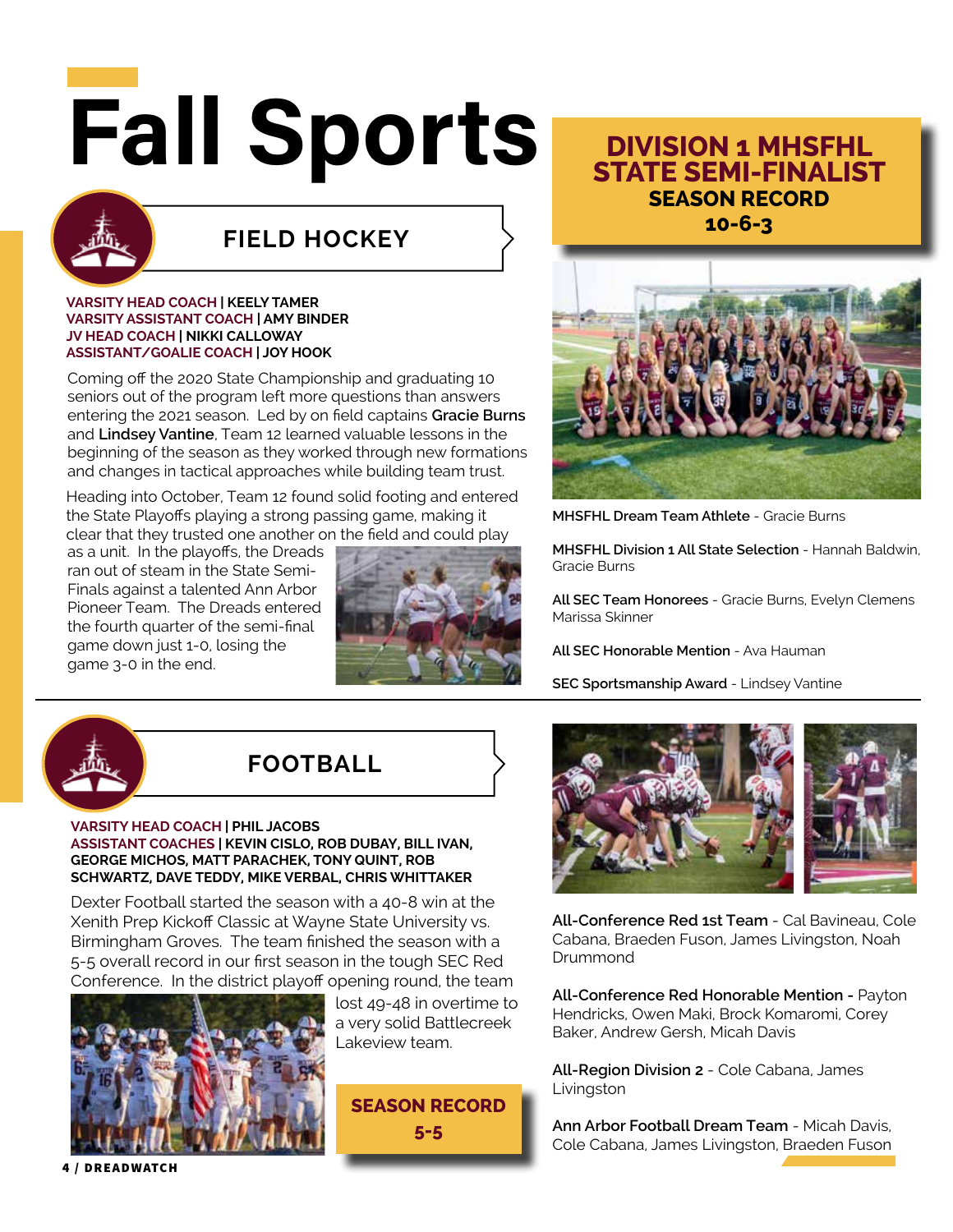# **DREADWATCH**



## **WOMENS GOLF**

## **VARSITY HEAD COACH | GREG PALKOWSKI**



A full team effort this year with a varsity group who just wanted to keep practicing and competing. Our team always had a player step up and play 'lights out' when another player was having an off day. This is what makes golf so fun!

This team had resilience and never gave up; 4 of our SEC matches were won by 7 or less points. We played one SEC match in pouring rain and also played our Regional in rain for a majority of the day. The team was ready for it and although not ideal playing conditions, we had fun none the less.

Our JV Team played in numerous events and we had several new players on the team this season. Every JV player showed improvement throughout the season with several players scoring their best round late in the season.

## **Varsity Highlights**

▸ Senior **Olivia Naylor** finished 5th in the Red SEC Conference overall for points and made the All Team Red SEC. Olivia also shot her season and career low for 9 & 18 holes this season, 41 & 89, respectively.





- ▸ Senior **Hannah Finch** shot her career low for 9 this season, 44 and was just shy of breaking her career score for 18.
- ▸ Senior **Camryn Chase** shot her season and career low for 9 & 18 this season, 44 & 95, respectively.
- ▸ Senior **Gaby Matos** shot her season and career low for 18 this season, 109.
- ▸ Senior **Sophia Steinert** played really well this season and finished with a season low of 50 & 113 for 9 & 18, respectively.
- ▸ Sophomore **Marissa Genske** shot her season and career low for 9 & 18 with 45 & 102, respectively. The 102 was shot at Regionals.



# **MENS SOCCER**

### **VARSITY HEAD COACH | DREW DUCKER (COACH DUCKS) ASSISTANT COACH | JAMIE LEWIS GOALKEEPER COACH | RHYS MOLLER**

**All-League** - Ben Pritchard, Wiley Smith, JP Assenmacher; Andrew Scherer (Honorable Mention)

**Sportsmanship Award** - John Waidely

**All-District** - JP Assenmacher, Archie Clifford, Ben Pritchard, Andrew Scherer, Wiley Smith

**All-Region** - JP Assenmacher, Wiley Smith **Varsity Banquet Awards**<br>Offense MVP - A LGordon

**All-State Honorable Mention** - JP Assenmacher, Wiley Smith





Offense MVP - AJ Gordon Defense MVP - Will Palazollo Most Improved - Caleb Lemke Dread Strong - Cooper Barnes Sportsmanship - John Waidley Team MVP - Ben Pritchard

**2022 Team Captains**

JP Assenmacher, Nick Doletsky, Andrew Gariepy

### **JV Banquet Awards**

Offense MVP - Nick Kiss Defense MVP - Lachlan Imfeld Most Improved - Bulamu Esilaba MVP - Owen Bruderly Dread Strong - Julian Malek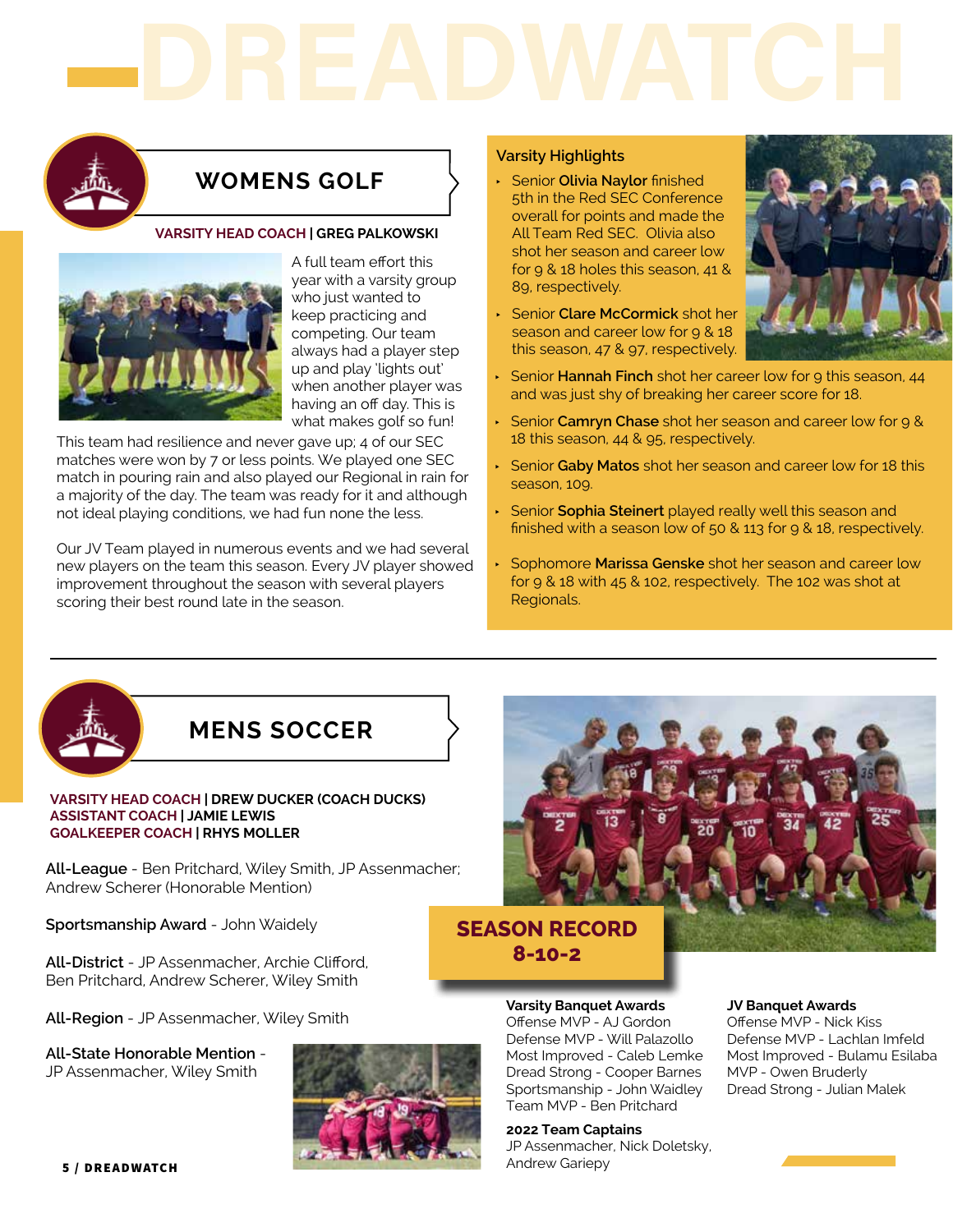### VARSITY HEAD COACH | CORY BERGEN  $\langle$  WOMENS SWIM & DIVE **VARSITY ASSISTANT COACH | MURPHY HANSEN VARSITY DIVE COACH | SHAWN BERGMAN**



This was our first season competing in the very challenging SEC Red Division, after winning 23 straight SEC White Division titles in a row. We finished THIRD. ahead of both Skyline and Huron High Schools, at the 2021 SEC Red Division Meet (November 5-6).

We placed TENTH at the D2 State Meet (November 19-20) at Oakland University. Our divers dominated the State Meet, placing 1st was **Lily Witte** (junior), 3rd was **Vivian Kinnard** (junior), and 10th was **Elysa Grossman** (senior).

Coach Hansen worked with Iron Dread Coach Chris Whitaker to get the team in the weight room this season. His weight program helped curb injuries and make our swimmers stronger!

**Lily Witte** smashed her previous Varsity Record for 11 Dives, earning 503.55 points at the D2 State Meet at Oakland University.

**2021 Captains: (all seniors)** Maddy Matos Alena Michos Isa Reyes

**2022 Captains:** Vivian Kinnard Sophia Marr Laura Walton Lily Witte







## **3RD PLACE - SEC RED**



## **MENS TENNIS**

## **VARSITY HEAD COACH | ROB SMOTHERS JV COACH | DRAKE REINERT**

This season, the Varsity team placed 3rd in Regionals, coming up just shy of States. Seniors **Dom Sortor** and **Cole Arnedt** reached the Regional Finals by defeating the #1 seed, defending state champions, Okemos.

## **2021 Varsity Lettermen**

Jackson Bertram (12) Ryan Flaherty (12) Matt Read (12) Connor Fisher (11) Brock McIntyre (11) Diego Reyes (11) Xavi Reyes (10) Andrew Boydston (9) Steven Merz (9)

## **Graduating Seniors**

Lucas Anderson Cole Arnedt Jackson Bertram Ryan Flaherty Nate Guinta Colin Hart Allen Labadie Derrick Nelson Matt Read Cole Sheldon Dom Sortor







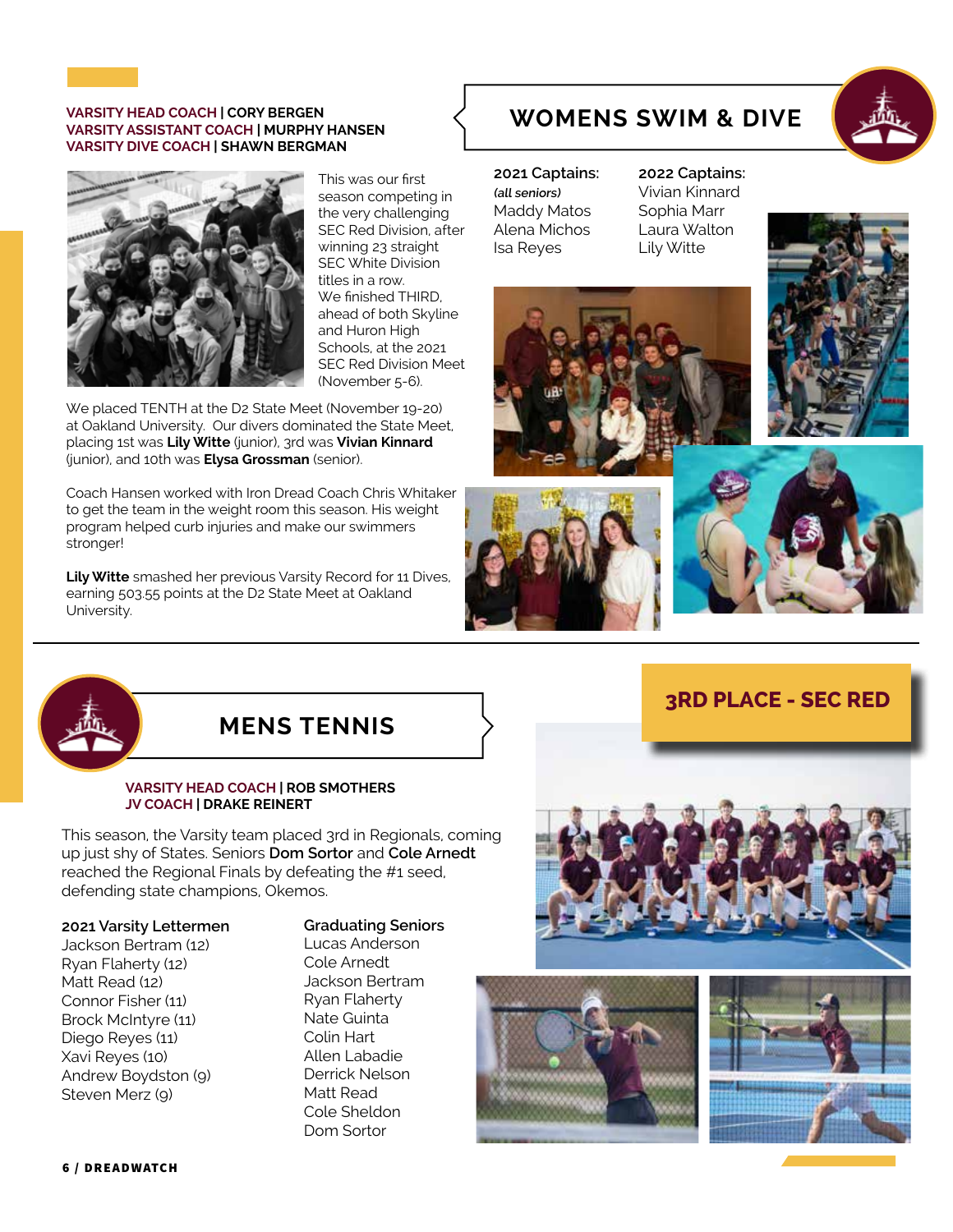# **VARSITY HEAD COACH | PAULA PALMER BURNS FALL SPORTS**

**VARSITY ASSISTANT COACH | CRYSTAL KEDROSKE VARSITY VOLUNTEER ASSISTANT COACH | ERIN PENN JV COACH | ANDREA GOTCHER JV ASSISTANT | CHRISTINA LOSEE FRESHMAN COACH | JULIE WINEMAN PROGRAM VOLUNTEER ASSISTANT | STEVE WINEMAN**

The volleyball program had a great season this year! The Varsity team finished with 3.81 season GPA and ranked in the Top 25 Division 1 programs in Michigan by multiple organizations.

**SEASON RECORD 37-8-4 (all losses to the D1 #2 team in the state)**

The Varsity team qualified for both the Michigan Interscholastic Volleyball Coaches Association (MIVCA) Team Academic All-State Award and the United States Marine Corp/American Volleyball Coaches Association All-Academic Award by maintaining above an overall 3.30 GPA.





# **VOLLEYBALL**



**MHSAA Scholar Athlete Award -** Anna Creech, Jamie Giese, Avery Goodrich, Hanna Quinn, Paige Sayler

**MIVCA Individual Academic All-State Award** (maintaining a 3.70 GPA or higher) - Anna Creech, Jamie Giese, Avery Goodrich, and Paige Sayler

**All-Conference - First Team** - Anna Creech, Jamie Giese

**All-Conference - Honorable Mention** - Hanna Quinn, Mikah Salemi, Braedy Wineman

**SEC Red Conference Sportsmanship Award** - Paige Sayler

**MIVCA All-Region** - Anna Creech, Jamie Giese, Braedy Wineman

**MIVCA All-State - Honorable Mention** - Anna Creech

**MIVCA Region 14 Middle School Coach of the Year** - Angie Scott

**MIVCA Region 14 Varsity Coach of the Year Nominee** - Paula Palmer Burns

**MLive Athlete of the Week:** Anna Creech, Jamie Giese, Braedy Wineman; Veronica Sannino (Nominee)



# **ATHLETIC BOOSTER CLUB OF DEXTER**

ABCD is a non-profit 501(c)(3) organization that has been operating since 2000 with the support of 100% volunteer efforts. We support the Athletics Program for the Dexter Community Schools.

One hundred percent of the monies raised are directly reinvested. Over \$600,000 in direct funding and another \$60,000 in brick-and-mortar projects has been donated to Dexter Community Schools, and that amount keeps growing.

In addition to concessions, ABCD hosts a Trivia Night in Feb/March to help raise money for the sport teams. A new initiative this year is the Rising Tide Coach Award, where families can donate \$50-100 and nominate a coach for making a difference in an athlete's life. The coach will receive a certificate and have their name listed on the electronic sign in front of Creekside Intermediate School on Baker Road.

Meetings are held on the 3rd Wednesday of the month, currently via Zoom. For more information about ABCD, email athleticboosterclubofdexter@gmail.com.

The Athletic Booster Club of Dexter cannot function without volunteers. Parents, athletes, students, and fans make the ABCD a success.

## **HOW CAN YOU VOLUNTEER?**

We will train for each position from ABCD Team Representative, cashier, ticket taker, concessions drinks guru to popcorn chef.

## **Annually**

ABCD Board positions (Elections are in May, when open): President\*, Vice President, Treasurer, Secretary\* and Team ABCD Representatives (each team has a rep). \* open positions

## **Seasonally**

Team Concessions Manager (for home events when concessions are offered)

## **Single Events**

Concessions Volunteer (earn \$ for YOUR team of choice, during any team event), Subcommittee Volunteer, Trivia Night Volunteer, Holiday Hustle Volunteer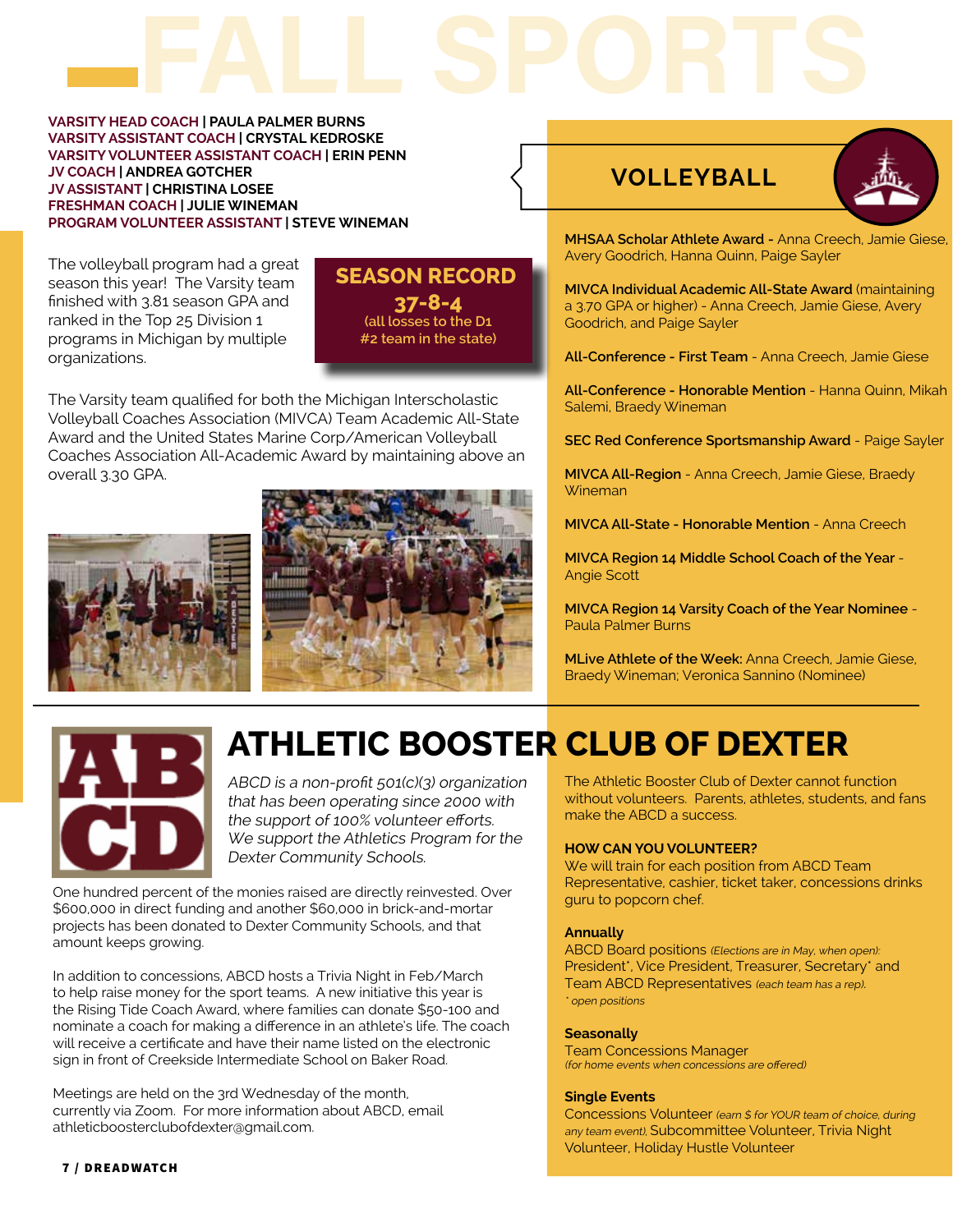# **IRON DREAD STRENGTH & CONDITIONING PROGRAM**



The Iron Dread Strength & Conditioning program is a year-round, unified strength program which serves all athletes and students in Dexter Schools grades 5 through alumni. Established in 2017, this program promotes athletic excellence through a systematic Conjugate training approach that enhances a student's mental and physical performance, while minimizing the risk of injury.

For more information, contact program coordinator Coach Chris Whittaker at whittakerc@dexterschools.org.

## **Twitter: @Irondread\_sc Instagram: @Irondread\_sc Facebook: Iron Dread Strength & Conditioning**



# **LOOK WHAT'S NEW!**

Wylie Pool received an recent upgrade in January 2022 with the installation of new starting blocks - just in time for the winter swim season!



# **WINTER 2022 YOUTH SPORTS PROGRAMS**

**For more information and to register, visit https://dexterschools.ce.eleyo.com.**

**Michigan Thunder Soccer Academy Little Bolts (ages 3-5)** Wylie Gym, Saturdays, Jan 15 - Feb 12, 9:00 - 9:45 AM.

**Michigan Thunder Soccer Academy Strikers (ages 5 -10)** 2 options available, both at Wylie Gym: Mondays, Jan 10 - Feb 7, 5:00 - 6:00 PM & Saturdays, Jan 15 - Feb 12, 10:00 AM - 12:00 PM -OR- Wednesdays, Jan 12 - Feb 9, 5:00 - 6:00 PM & Saturdays, Jan 15 - Feb 12, 10:00 AM - 12:00 PM.

## **Batting League (Coed, Ages: 8-10 and 11+)**

Five one-hour sessions sold separately; registration for each Sunday session will close at 5:00 PM on the preceding Friday. Jan-Mar at Wylie Gym.

## **Girls On The Run (Grades 3-6) & Heart and Sole (Grades 7-8)**

These eight-week programs meet twice weekly for 90 minutes and runs March through May. Registration begins in February.

## **Pretzel Kids Yoga (grades K-2)**

2 options available, both at Beacon Gym: Mon, Jan 3 - Jan 31 (no class Jan 17), 3:15 - 4:00 PM -OR- Mon, Feb 7 - Mar 21 (no class Feb 21 & Mar 7), 3:15 - 4:00 PM.

## **Unplug! Teen Yoga For Stress & Anxiety Relief (Grades 7-8)**

2 options available, both at Mill Creek Flex 2 Chorus Room: Tues 1/4-2/1 3:15-4:15 PM -OR- Tues 2/15-3/22 (no class 3/8) 3:15-4:15 PM.

## **Learn To Play Lacrosse (Grades 1-4)**

3 options available: Boys & Girls (Grades 3-4), Wylie Gym, Tues 1/18 3:20pm-4:50 PM; Girls (Grades 1-2), Beacon Gym Tues 1/25 3:15pm-4:45 PM; Boys (Grades 1-2), Beacon Gym, Tues 2/1 3:15pm-4:45 PM.

## **Field Hockey Skills Clinic (Girls Grades 2-4 and 5-6)**

Grades 2-4: Thurs 1/6-3/3 (no meeting 1/27), Wylie Gym, 3:20-4:20 PM; Grades 5-6: Thurs 1/16-3/3 (no meeting 1/27), Wylie Gym, 4:30pm-5:30 PM.

## **Youth Volleyball (Grades 3-4 and 5-6)**

Grades 3-4: Wed 1/12-2/16, Wylie Gym, 3:20-4:50 PM; Grades 5-6: Tues 1/25-3/1, Wylie Gym 3:20-4:50 PM.

## **Small Games Lacrosse (Grades 3-8)**

Grades 3-4: Sun 1/23-3/6 (no meeting 2/20), Bates Gym, 9:00-10:00 AM; Grades 5-6: Sun 1/23-3/6 (no meeting 2/20), Bates Gym, 10:00-11:00 AM; Grades 7-8: Sun 1/23- 3/6, Bates Gym, 11 :00 AM-12:00 PM.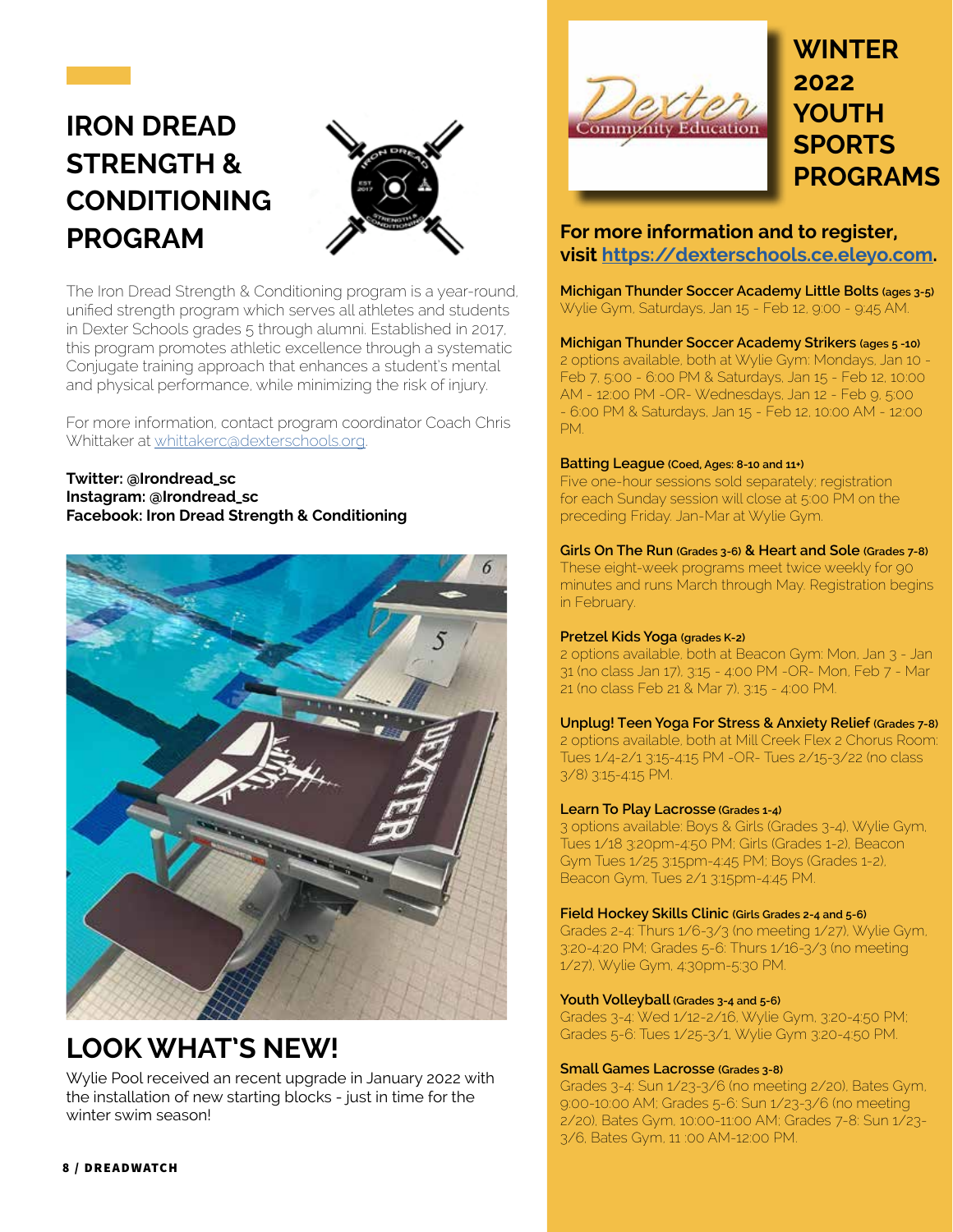